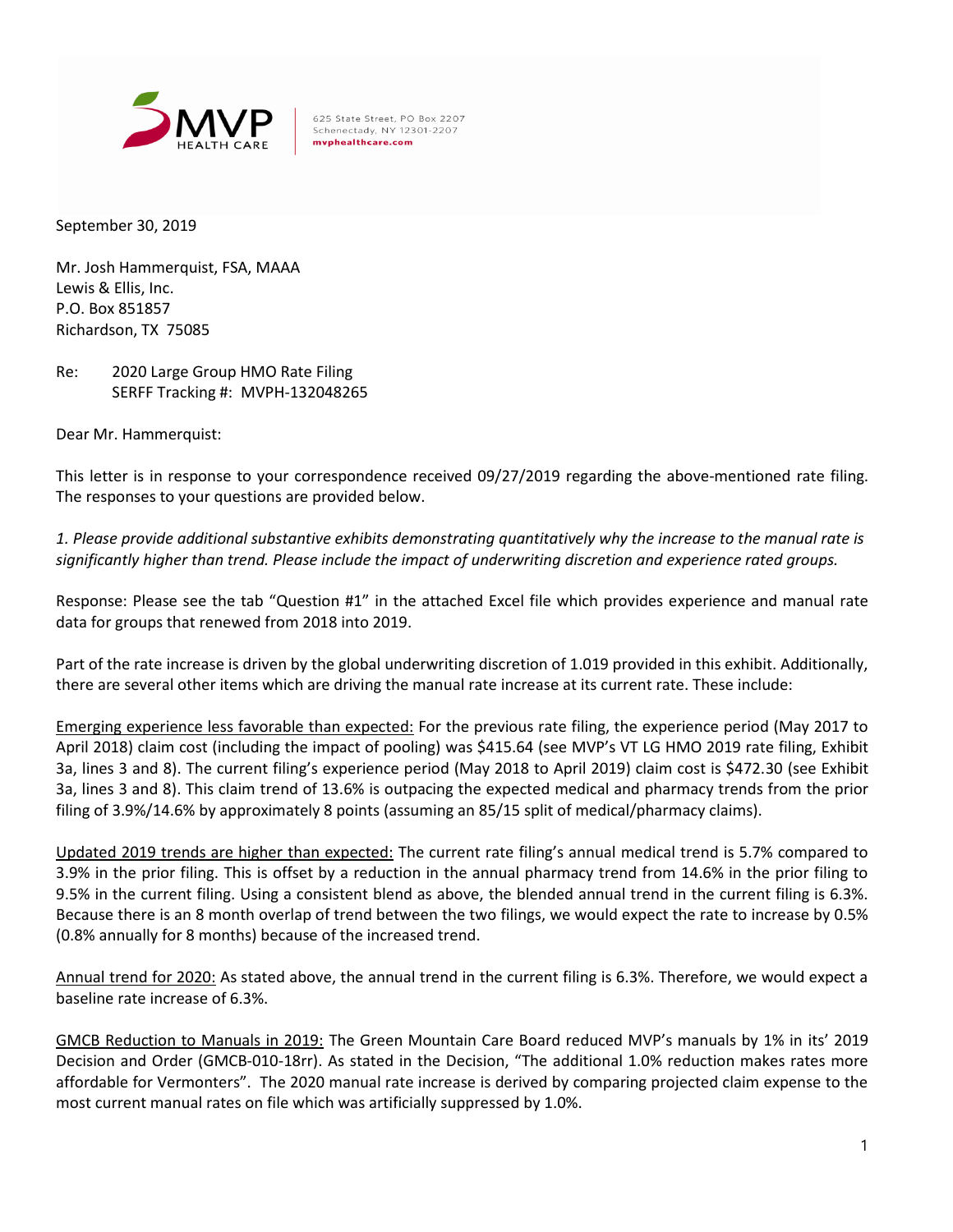

625 State Street, PO Box 2207 Schenectady, NY 12301-2207 mvphealthcare.com

*2. In the previous response to round 3, question 2, please include the premium for these groups.*

Response: Please see the tab "Question #2" in the attached Excel file which provides an updated exhibit including the premium PMPM for the active groups. Note the revenue in this exhibit includes new policies sold in 2019; the revenue for these groups was not included in the response to the first question.

*3. Please provide additional qualitative and quantitative support for the expected change in the average underwriting factor from the base period to the projection period.*

Response: Please see the tab "Question #3" which provides a similar exhibit to the response to Question #1, using MVP's rate increase quotes at the time the data for L&E Objection #2 was provided. The average underwriting discretion factor is decreasing from 1.019 for 2019 renewals to 1.004 for MVP's first pass at 2020 quotes.

If you have any questions or require any additional information, please contact me at 518-386-7213.

Sincerely,

 $f\cdot f\psi$ 

Eric Bachner, ASA Leader, Actuarial, Commercial/Government Programs MVP Health Care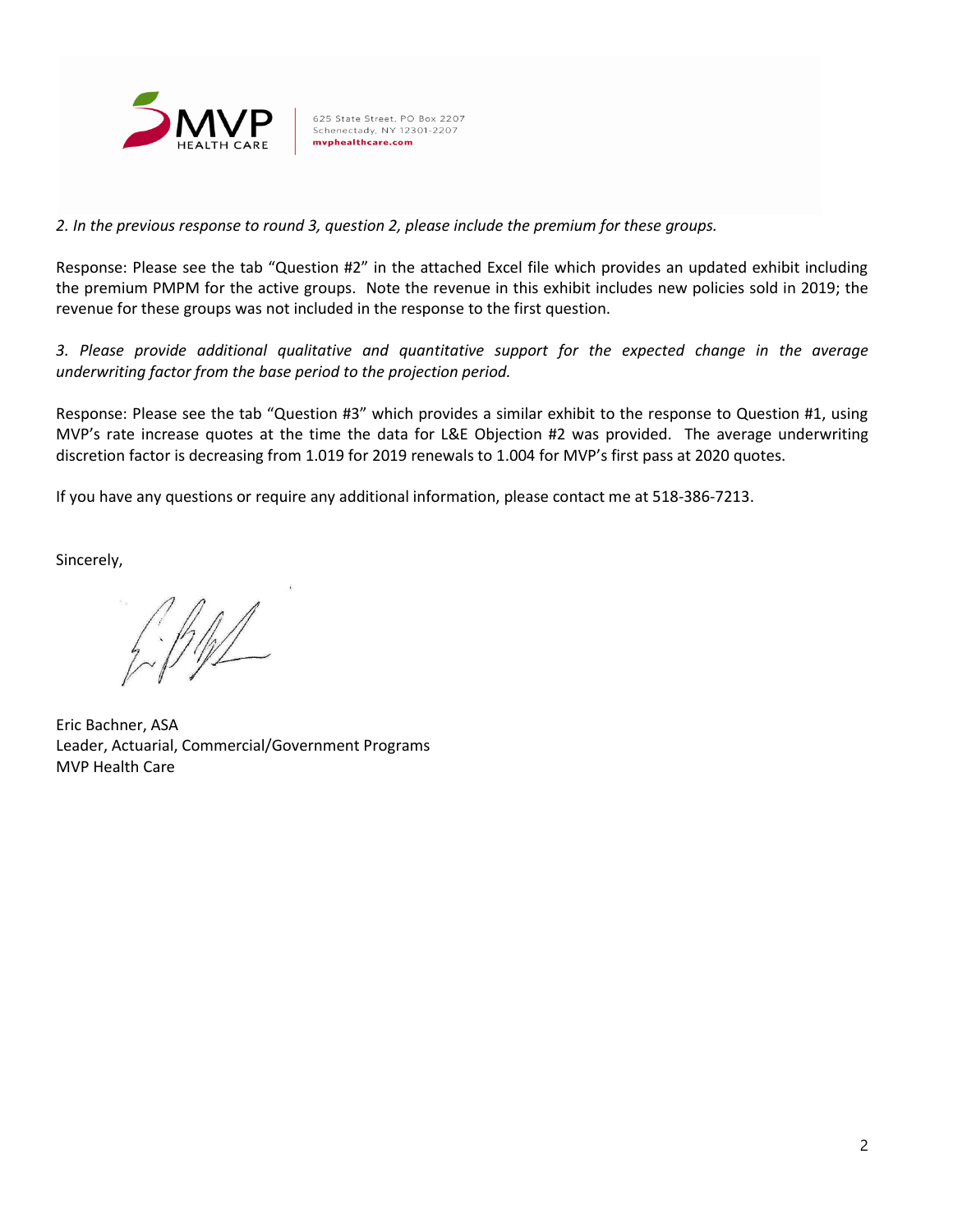| \$440.60 |
|----------|
|          |
| \$446.91 |
|          |
| 1.043    |
|          |
|          |
| \$465.96 |
|          |
|          |
| 25.0%    |
|          |
| \$459.63 |
| 86.9%    |
|          |
| \$529.13 |
|          |
| 1.019    |
|          |

## Question #1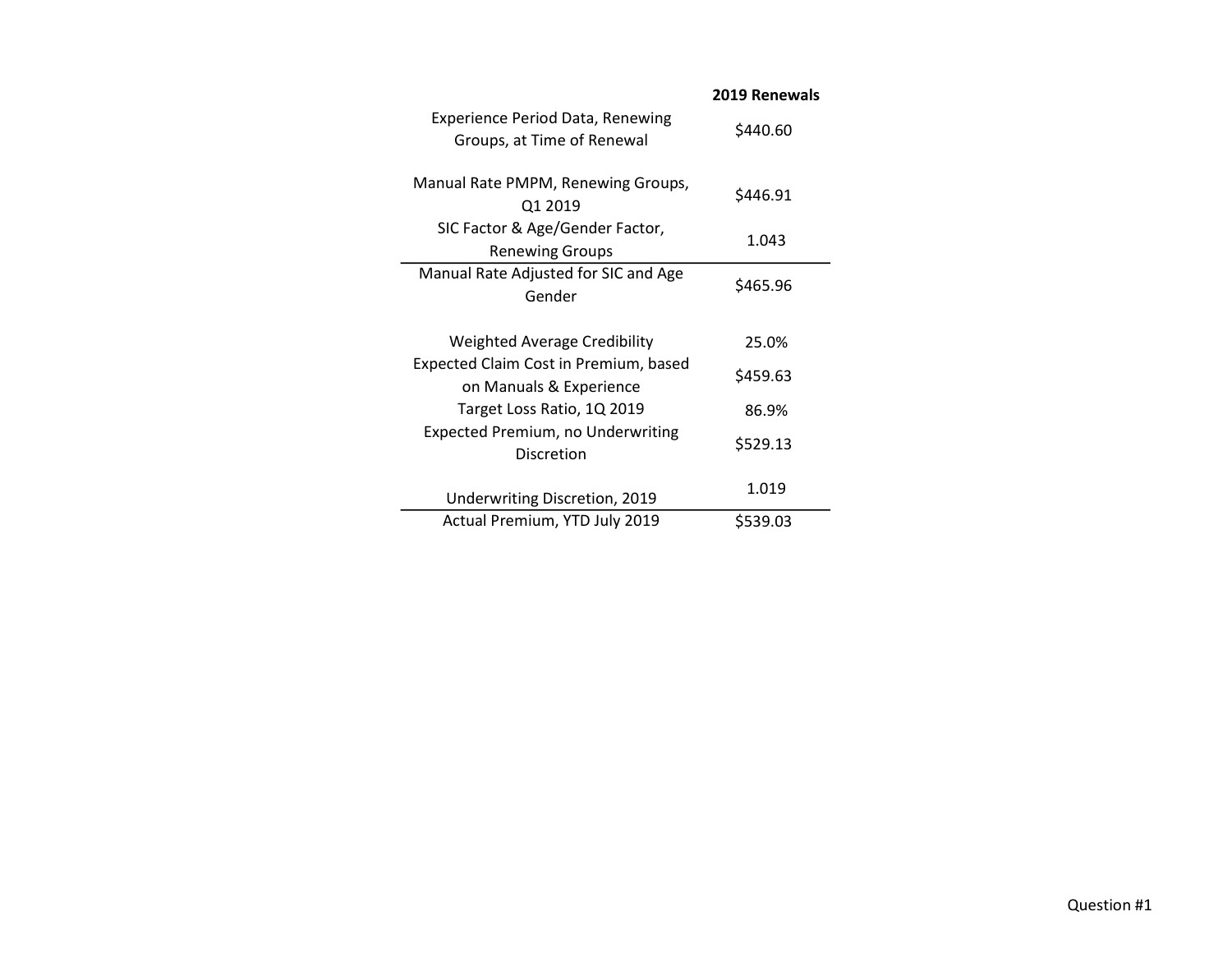| Large Group Historical Medical & Rx Claims Summary - ACTIVE GROUPS ONLY |                     |                       |                              |                         |                   |                        |               |                      |                                 |                      |                              |                                   |                      |                          |                        |
|-------------------------------------------------------------------------|---------------------|-----------------------|------------------------------|-------------------------|-------------------|------------------------|---------------|----------------------|---------------------------------|----------------------|------------------------------|-----------------------------------|----------------------|--------------------------|------------------------|
|                                                                         |                     |                       |                              |                         |                   |                        |               |                      |                                 |                      |                              |                                   |                      |                          |                        |
|                                                                         |                     |                       |                              |                         |                   |                        |               |                      |                                 |                      | <b>Rolling 12 Paid Trend</b> |                                   |                      |                          |                        |
| Rolling 12 End                                                          |                     | Medical + Rx Claim    | <b>Medical Claim Expense</b> | <b>Rx Claim Expense</b> | Medical Allowed - |                        | Member        | Claims > \$100k as % | <b>Rolling 12 Medical Claim</b> | Rolling 12 Rx Claim  | <b>Removing High Cost</b>    | <b>Rolling 12 Medical Allowed</b> | Rolling 12 Rx        | Rolling 12               | <b>Paid To Allowed</b> |
| Date                                                                    | <b>Premium PMPM</b> | Expense > \$100k PMPM | <b>PMPM</b>                  | PMPM                    | <b>COB PMPM</b>   | <b>Rx Allowed PMPM</b> | <b>Months</b> | of Claims < \$100k   | <b>Expense Trend</b>            | <b>Expense Trend</b> | Claims                       | <b>COB Trend</b>                  | <b>Allowed Trend</b> | <b>Membership Change</b> | Ratio                  |
| 201704                                                                  | \$506.48            | \$14.14               | \$262.39                     | \$54.28                 | \$324.64          | \$63.93                | 12,794        | 4.7%                 | N/A                             | N/A                  | N/A                          | N/A                               | N/A                  | N/A                      | 81.5%                  |
| 201705                                                                  | \$504.95            | \$22.35               | \$275.06                     | \$55.55                 | \$336.37          | \$65.25                | 13,094        | 7.3%                 | N/A                             | N/A                  | N/A                          | N/A                               | N/A                  | N/A                      | 82.3%                  |
| 201706                                                                  | \$503.07            | \$21.65               | \$270.46                     | \$56.10                 | \$331.58          | \$65.89                | 13,401        | 7.1%                 | N/A                             | N/A                  | N/A                          | N/A                               | N/A                  | N/A                      | 82.2%                  |
| 201707                                                                  | \$501.90            | \$19.86               | \$263.40                     | \$56.47                 | \$323.37          | \$66.76                | 13,555        | 6.6%                 | N/A                             | N/A                  | N/A                          | N/A                               | N/A                  | N/A                      | 82.0%                  |
| 201708                                                                  | \$500.86            | \$19.75               | \$264.96                     | \$56.80                 | \$325.84          | \$67.23                | 13.711        | 6.5%                 | N/A                             | N/A                  | N/A                          | N/A                               | N/A                  | N/A                      | 81.9%                  |
| 201709                                                                  | \$499.96            | \$21.76               | \$273.53                     | \$57.56                 | \$334.76          | \$67.95                | 13,853        | 7.0%                 | N/A                             | N/A                  | N/A                          | N/A                               | N/A                  | N/A                      | 82.2%                  |
| 201710                                                                  | \$499.23            | \$21.94               | \$275.86                     | \$58.94                 | \$336.40          | \$69.25                | 13.996        | 7.0%                 | N/A                             | N/A                  | N/A                          | N/A                               | N/A                  | N/A                      | 82.5%                  |
| 201711                                                                  | \$498.44            | \$25.68               | \$293.58                     | \$58.80                 | \$354.86          | \$68.71                | 14.127        | 7.9%                 | N/A                             | N/A                  | N/A                          | N/A                               | N/A                  | N/A                      | 83.2%                  |
| 201712                                                                  | \$497.57            | \$25.19               | \$312.63                     | \$56.93                 | \$374.23          | \$66.61                | 14.254        | 7.3%                 | N/A                             | N/A                  | N/A                          | N/A                               | N/A                  | N/A                      | 83.8%                  |
| 201801                                                                  | \$497.96            | \$25.68               | \$324.35                     | \$56.91                 | \$387.35          | \$66.75                | 14,448        | 7.2%                 | N/A                             | N/A                  | N/A                          | N/A                               | N/A                  | N/A                      | 84.0%                  |
| 201802                                                                  | \$498.78            | \$35.65               | \$342.71                     | \$55.90                 | \$407.33          | \$65.69                | 14,631        | 9.8%                 | N/A                             | N/A                  | N/A                          | N/A                               | N/A                  | N/A                      | 84.3%                  |
| 201803                                                                  | \$499.75            | \$49.04               | \$353.45                     | \$57.22                 | \$417.73          | \$66.81                | 14,812        | 13.6%                | N/A                             | N/A                  | N/A                          | N/A                               | N/A                  | N/A                      | 84.8%                  |
| 201804                                                                  | \$500.70            | \$55.68               | \$366.85                     | \$57.44                 | \$431.04          | \$66.89                | 14.993        | 15.1%                | 39.8%                           | 5.8%                 | 21.8%                        | 32.8%                             | 4.6%                 | 17.2%                    | 85.2%                  |
| 201805                                                                  | \$501.66            | \$49.72               | \$352.90                     | \$57.73                 | \$416.77          | \$67.02                | 15.159        | 13.8%                | 28.3%                           | 3.9%                 | 17.1%                        | 23.9%                             | 2.7%                 | 15.8%                    | 84.9%                  |
| 201806                                                                  | \$502.44            | \$51.60               | \$361.87                     | \$56.70                 | \$426.26          | \$65.89                | 15,331        | 14.1%                | 33.8%                           | 1.1%                 | 20.4%                        | 28.6%                             | 0.0%                 | 14.4%                    | 85.0%                  |
| 201807                                                                  | \$503.04            | \$58.53               | \$376.21                     | \$56.01                 | \$442.26          | \$64,73                | 15,476        | 15.7%                | 42.8%                           | $-0.8%$              | 24.6%                        | 36.8%                             | $-3.0%$              | 14.2%                    | 85.3%                  |
| 201808                                                                  | \$503.54            | \$59.27               | \$373.68                     | \$57.47                 | \$439.28          | \$66.07                | 15.620        | 15.9%                | 41.0%                           | 1.2%                 | 23.1%                        | 34.8%                             | $-1.7%$              | 13.9%                    | 85.3%                  |
| 201809                                                                  | \$503.78            | \$77.12               | \$390.57                     | \$56.64                 | \$456.09          | \$65.16                | 15.772        | 20.8%                | 42.8%                           | $-1.6%$              | 19.6%                        | 36.2%                             | $-4.1%$              | 13.9%                    | 85.8%                  |
| 201810                                                                  | \$504.52            | \$86.08               | \$416.98                     | \$56.37                 | \$484.49          | \$65.13                | 16,061        | 22.2%                | 51.2%                           | $-4.4%$              | 23.8%                        | 44.0%                             | $-5.9%$              | 14.8%                    | 86.1%                  |
| 201811                                                                  | \$505.08            | \$81.46               | \$419.05                     | \$59.92                 | \$486.44          | \$69.07                | 16.358        | 20.5%                | 42.7%                           | 1.9%                 | 21.7%                        | 37.1%                             | 0.5%                 | 15.8%                    | 86.2%                  |
| 201812                                                                  | \$505.72            | \$81.76               | \$415.82                     | \$60.92                 | \$484.70          | \$70.11                | 16.643        | 20.7%                | 33.0%                           | 7.0%                 | 14.7%                        | 29.5%                             | 5.2%                 | 16.8%                    | 85.9%                  |
| 201901                                                                  | \$506.39            | \$73.02               | \$402.48                     | \$61.02                 | \$477.55          | \$70.39                | 17.095        | 18.7%                | 24.1%                           | 7.2%                 | 9.8%                         | 23.3%                             | 5.5%                 | 18.3%                    | 84.6%                  |
| 201902                                                                  | \$507.02            | \$62.83               | \$401.02                     | \$62.72                 | \$479.06          | \$72.50                | 17,552        | 15.7%                | 17.0%                           | 12.2%                | 10.5%                        | 17.6%                             | 10.4%                | 20.0%                    | 84.1%                  |
| 201903                                                                  | \$507.21            | \$54.14               | \$404.03                     | \$61.98                 | \$486.26          | \$72.24                | 18,019        | 13.1%                | 14.3%                           | 8.3%                 | 13.9%                        | 16.4%                             | 8.1%                 | 21.7%                    | 83.4%                  |
| 201904                                                                  | \$507.28            | \$48.54               | \$404.23                     | \$62.38                 | \$490.30          | \$72.86                | 18.473        | 11.6%                | 10.2%                           | 8.6%                 | 13.4%                        | 13.7%                             | 8.9%                 | 23.2%                    | 82.9%                  |